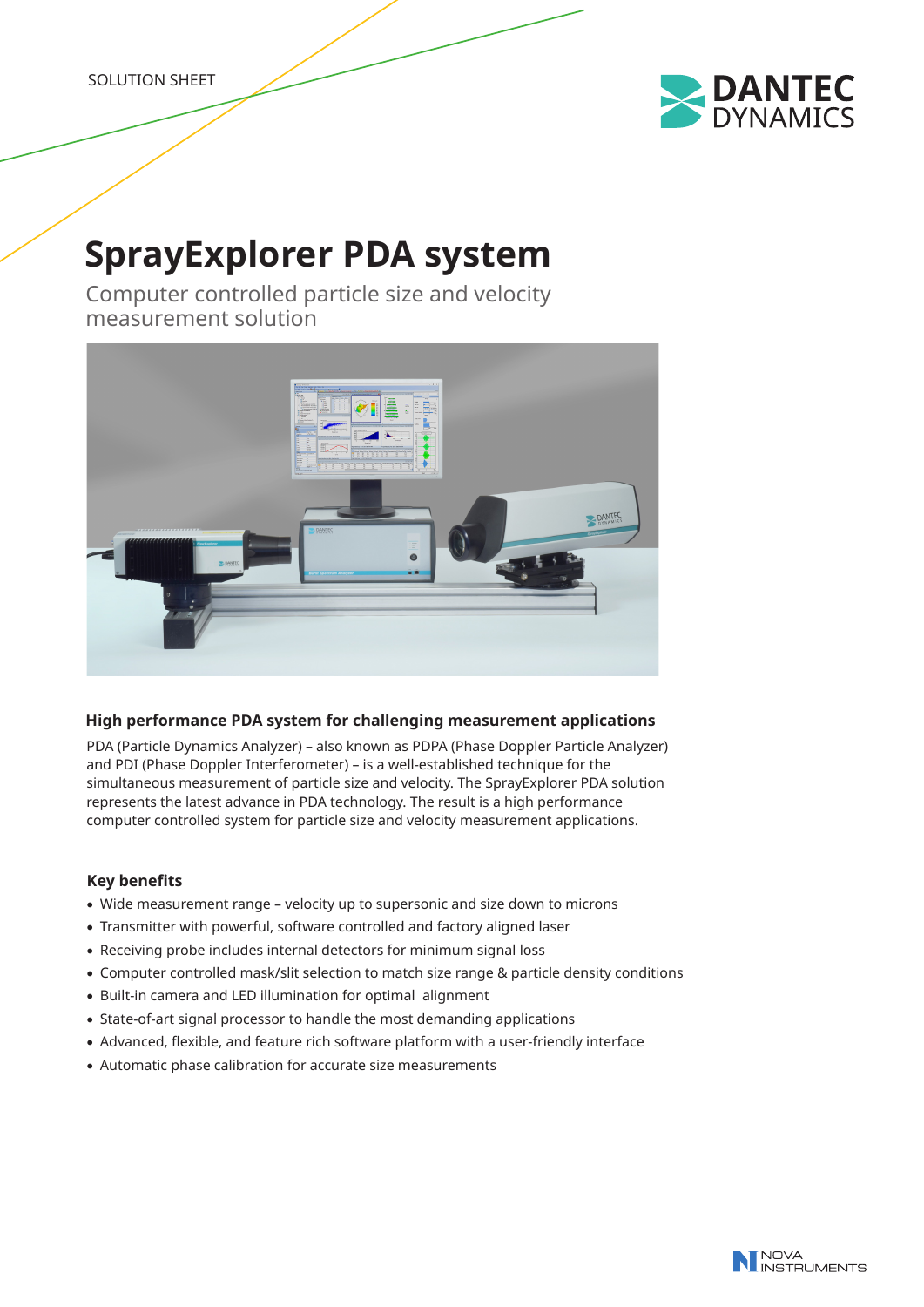# **The SprayExplorer PDA system**

The SprayExplorer PDA system is a complete solution designed to meet the most challenging particle size and velocity measurement applications. The solution is based on the SprayExplorer receiver probe, FlowExplorer or FiberFlow transmiting optics, a powerful all-in-one signal processor (BSA P800), and the comprehensive BSA Flow software.

The system can be configured for 1, 2 or 3 velocity component measurements, and integrated with a 1D, 2D, or 3D traversing units for spatial mapping.

Existing LDA/ PDA transmitting optics can be upgraded with SprayExplorer receivers, BSA P600/800 processors, and software to take advantage of the latest innovations and improved performance.

Options include advanced synchronization, analog inputs, velocity/particle size monitoring, independent processor control and more, offering flexibility to customize the solution to unique measurement requirements.

The system can be configured for 1D, 2D, or 3D velocity measurements, and integrated with a 1D, 2D, or 3D traversing units for spatial mapping.



*SprayExplorer PDA system – basic setup for 1D and 2D solutions. Also available as 3D solution.*

The SprayExplorer PDA system can also be configured with fiber-based transmission optics from the FiberFlow range.



*SprayExplorer PDA system – setup with fiber-based transmission (2D). Also available as 1D and 3D solution.*

Existing LDA/PDA transmitting optics can be upgraded with SprayExplorer receivers, BSA P600/800 processors, and software to take advantage of the latest innovations and improved performance. Various options are available for advanced synchronization, analog inputs, velocity/particle size monitoring, independent processor control, and more allowing additional flexibility to customize the solution to meet unique measurement requirements.

# **Transmitting Optics**

#### *FlowExplorer – turn-key, compact and calibrated laser transmitter*

The FlowExplorer is a compact, turn-key LDA/PDA transmitter which uses diode or DPSS lasers available with a range of laser power from 35 mW to 500 mW for each component. All FlowExplorer systems are factory aligned and calibrated. Standard front lenses are available from 150 mm to >1000 mm to match the velocity and size range as well as test facility dimensions.

#### *FiberFlow - fiber optic transmitter equipped with DPSS or fiber lasers*

The SprayExplorer PDA system can also be configured using FiberFlow laser transmitters and probe.

The FiberFlow laser transmitter is easy to align, compact and powerful. Several transmitter probe sizes are available with a wide range of front lenses and optional beam expanders to match the required velocity and size range. Beam steering and variable beam spacing options are available for maximum flexibility. Factory aligned probes are provided with calibration certificates.



*The FlowExplorer DPSS transmitter – compact, powerful and factory-aligned.*



*FiberFlow laser transmitter + 112 mm diameter probe.*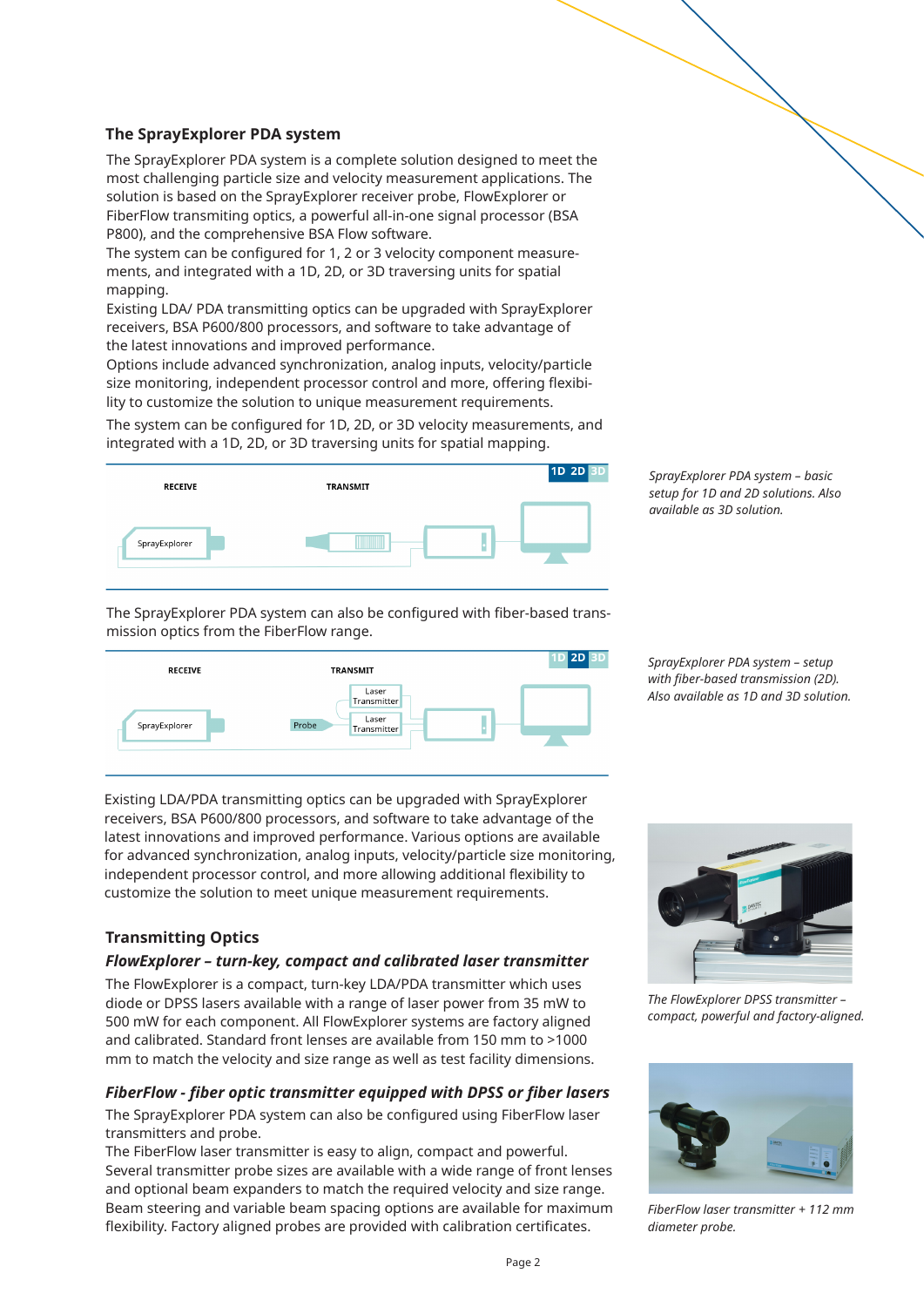# **Receiving optics** *SprayExplorer PDA receiver*

The SprayExplorer PDA receiver is designed to enhance particle size and velocity measurements in a wide range of applications while simplifying the setup and use. To this end, the SprayExpwlorer PDA receiver includes a large aperture front lens, software controlled selection of masks and spatial filters, together with integrated photodetectors supporting particle size and up to 3 velocity components. Optimal alignment of the SprayExplorer PDA receiver is easy thanks to a built-in camera and illumination system. The high resolution camera is focused on the slit which is illuminated by an LED allowing the user to easily find the ideal focus and position of the measurement volume during alignment. The camera image is streamed to the computer for real-time feedback during the alignment procedure.

The size range is defined by a mask in the receiver. The software controls the size range by switching between 3 masks. The PDA technique requires that only one particle at a time is present in the measurement volume. Dense sprays thus require small measurement volumes. The size of the measurement volume is controlled by a spatial filter, either a slit or a pinhole, in the receiver. The software controls the measurement volume size by switching between 3 slits and a pinhole.

You can pre-program the mask and slit/pinhole combinations for different conditions as the measurement point is traversed through various regions of the spray.

#### **Processor**

#### *Burst Spectrum Analyzer (BSA) – fast and powerful all-in-one processor*

The SprayExplorer PDA solution includes the new third generation Burst Spectrum Analyzer (BSA) signal processor. The BSA P600 and P800 use the latest developments in digital signal processing technology which makes our PDA system the fastest and most powerful ever.

The BSA P800 processor handles high velocities and large velocity fluctuations thanks to its maximum input frequency of 200 MHz and maximum bandwidth of 160 MHz. For high velocity dense sprays, continuous ink jet printing, and other applications with very high data (particle arrival) rates, the BSA can handle date rates up to 100 kHz continuously and peak rates of 1 MHz

Since the signals are analyzed by hardware/firmware inside the processor, the SprayExplorer PDA solution can provide real-time measurements, and the user can monitor Doppler bursts, spectra, size and velocity data, data rate, validation rate and other information on-line and in real time.

PDA systems require an accurate measurement of the phase differences of light signals detected from different perspectives, which are then used to provide the particle size measurements. Therefore, calibration of the electronics is required to find and store the phase delays before data acquisition. This process is handled automatically by the BSA processor whenever required.

The BSA processor includes an automatic overload protection feature for the photomultipliers (PM's). This protection quickly reduces the high voltage to the PM's when too much light is detected which prevents damage and extends the lifetime of these sensitive components. Please refer to separate data sheet for further details on the BSA processor.



*Software-controlled SprayExplorer PDA receiver.*



*Real time display of signals, data rate, valiation rate.*



*The Dantec Dynamics BSA Flow Software is the most flexible and comprehensive analyzing software for PDA measurements.*